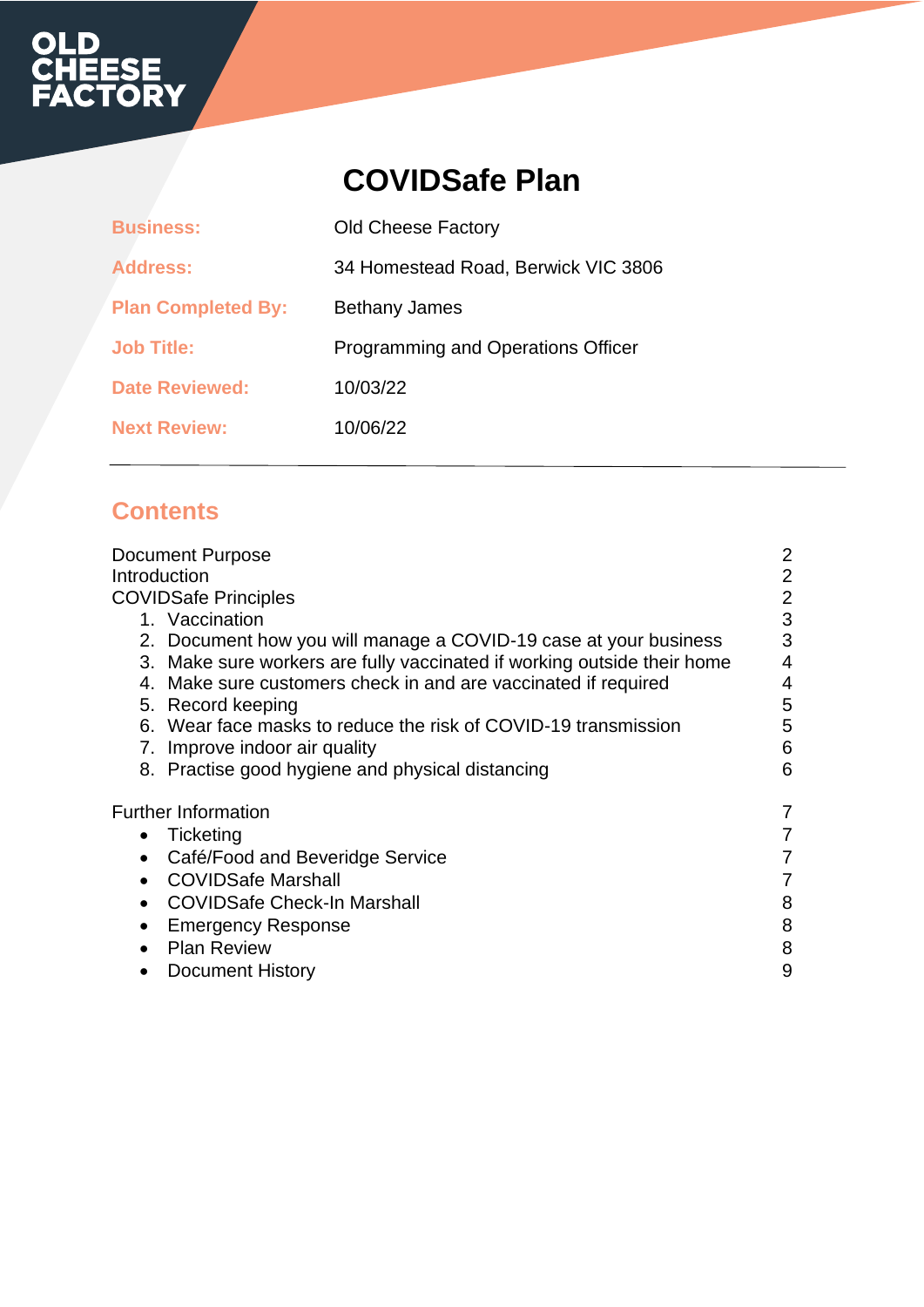## **Purpose**

This COVIDSafe Plan, (CSP), outlines the process the Old Cheese Factory will implement where relevant to mitigate transmission of COVID-19 and build guest confidence at events held at its various venues.

It is important that the Old Cheese Factory has a plan in place that is regularly updated as the State Government restrictions change and to address the complexities in running performances, rehearsals, exhibitions, installations, activities and events in accordance with legislative and other obligations.

Please note: this document should be treated as a living document to be updated as the COVID-19 environment develops and changes.

### **Introduction**

This plan has been developed considering current government COVID-19 Alert Levels and is grouped into six COVIDSafe principles.

These COVIDSafe principles are:

- 1. Vaccination
- 2. Physical distancing
- 3. Face masks
- 4. Hygiene
- 5. Record keeping
- 6. Enclosed Spaces and Ventilation

Controls listed in this plan relate to Old Cheese Factory's operational requirements and align with official guidance.

It has been developed considering DHHS guidance, industry guidance, venue layouts and WorkSafe guidance.

Prior to staff returning to their first shift ensure all staff are provided with training, identifying, and outlining new protocols and work practices. This training is to include information about COVID-19 symptoms, hygiene, and health.

We will provide enough access to personal protective equipment, hand sanitiser, wipes, masks, and extra cleaning for staff working from Old Cheese Factory.

Event capacity will be decided based on current COVID safe restrictions.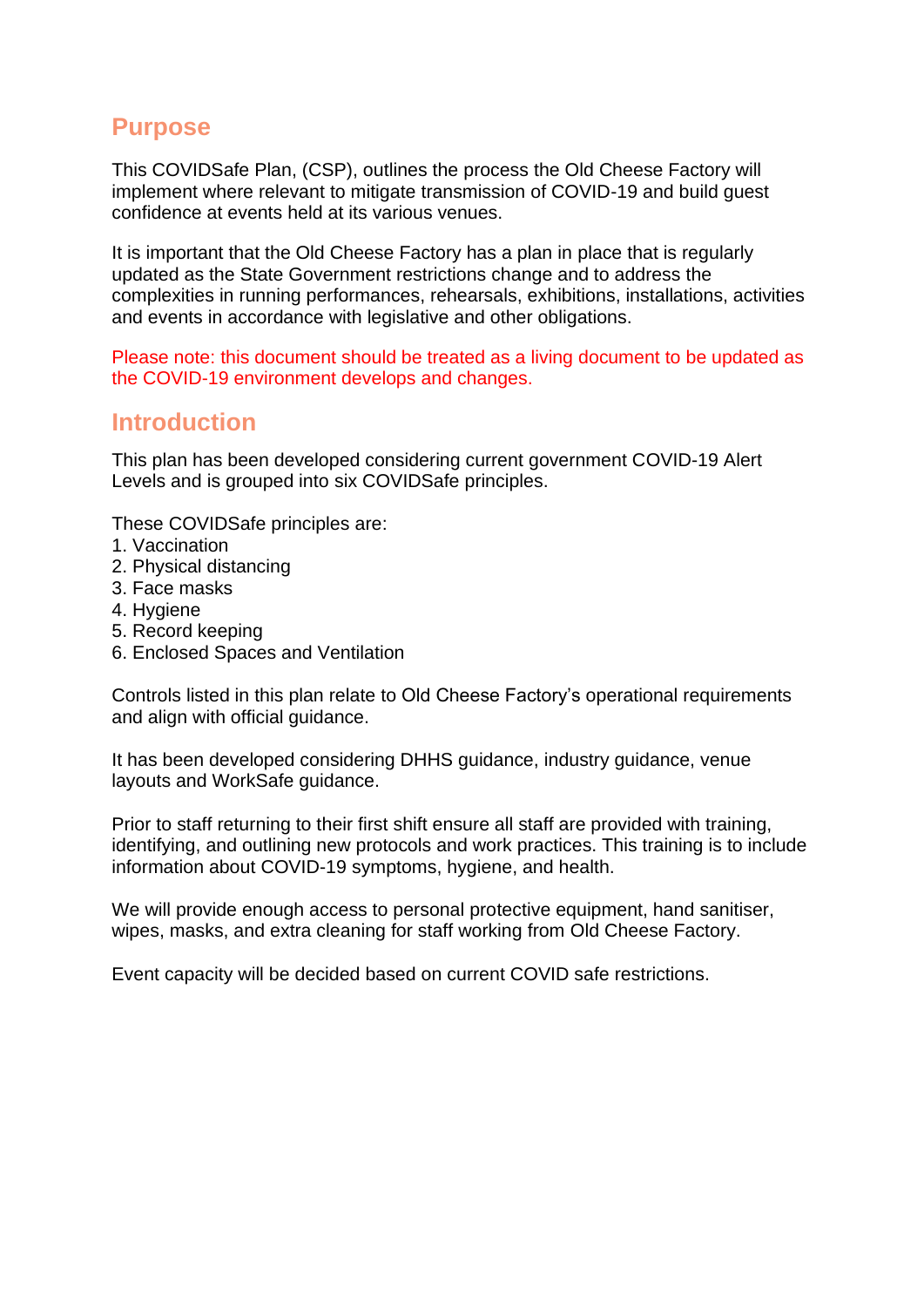#### **1. Vaccination**

Entry into the Old Cheese Factory office, functions, events, and programmed activities will only be permitted to persons 12 years and 2 months of age and over who are fully vaccinated against COVID-19.

Individuals 18 years and over must provide proof of vaccination with one of the following current forms of proof:

- COVID-19 digital certificate saved to a smartphone wallet
- Printed copy of COVID-19 digital certificate
- Printed copy of immunisation history statement; eligible proof of [vaccination](https://aus01.safelinks.protection.outlook.com/?url=https%3A%2F%2Fwww.coronavirus.vic.gov.au%2Fget-your-covid-19-digital-certificate%23showing-proof-of-your-vaccination-exemption&data=04%7C01%7Cbjames%40casey.vic.gov.au%7Cf15559285547460b740c08d9ff5821c2%7C44a029424e5b420a8bc4f60b91281f2e%7C1%7C0%7C637821576267608191%7CUnknown%7CTWFpbGZsb3d8eyJWIjoiMC4wLjAwMDAiLCJQIjoiV2luMzIiLCJBTiI6Ik1haWwiLCJXVCI6Mn0%3D%7C3000&sdata=pUXbR64AImoOGHAfZ%2FNbIHco6r0dEik9wn475sC4ed4%3D&reserved=0) exemption.

Visitors accessing the public areas of the site such as the playground, gardens and markets will not be required to provide proof of vaccination status.

- Visitors must check in upon entry via QR code through the Service Victoria app, providing proof of vaccination
- There will be one public entry, which will be staffed by a COVIDSafe Check-In Marshal to ensure that all persons entering the office, functions, events, and programmed activities are fully vaccinated and able to provide the accepted form of evidence
- Public will be encouraged to download Service Victoria COVID-19 QR app for contact tracing prior to arrival

#### **2. Document how you will manage a COVID-19 case at your business**

| <b>Requirements</b>                                                                                                                                | <b>Action</b>                                                                       |                                                                                                                                    |
|----------------------------------------------------------------------------------------------------------------------------------------------------|-------------------------------------------------------------------------------------|------------------------------------------------------------------------------------------------------------------------------------|
| Workers must get tested<br>at the first sign of symptoms.                                                                                          | Do your workers know to get<br>tested and isolate at the first<br>sign of symptoms? | Yes. This information is<br>regularly provided to all staff<br>via internal communications<br>and can be found on the<br>intranet. |
| If a worker who has tested<br>positive for COVID-19 has<br>worked in the work premise<br>during their infectious period,<br>they must inform their | Who will identify<br>workplace contacts?                                            | City of Casey Pandemic<br>Response Team / Old Cheese<br>Factory Coordinator.                                                       |
|                                                                                                                                                    | Who will notify workplace<br>contacts and advise on<br>actions to follow?           | City of Casey Pandemic<br>Response Team.                                                                                           |
| workplace as soon as possible.                                                                                                                     | Who will notify your health<br>and safety representative?                           | City of Casey Pandemic<br>Response Team.                                                                                           |
| When you become aware of a<br>case of COVID-19 at the<br>workplace, you must follow                                                                | Who will document the actions<br>taken?                                             | City of Casey Pandemic<br>Response Team.                                                                                           |
| government advice on what to<br>do.                                                                                                                | Who will notify the Department<br>of Health?                                        | City of Casey Pandemic<br>Response Team.                                                                                           |
|                                                                                                                                                    | What will your business<br>do if you or your workers                                | Staff within the organisation<br>will manage the site as part of                                                                   |
|                                                                                                                                                    | need to isolate?                                                                    | Council's contingency plan.                                                                                                        |

|--|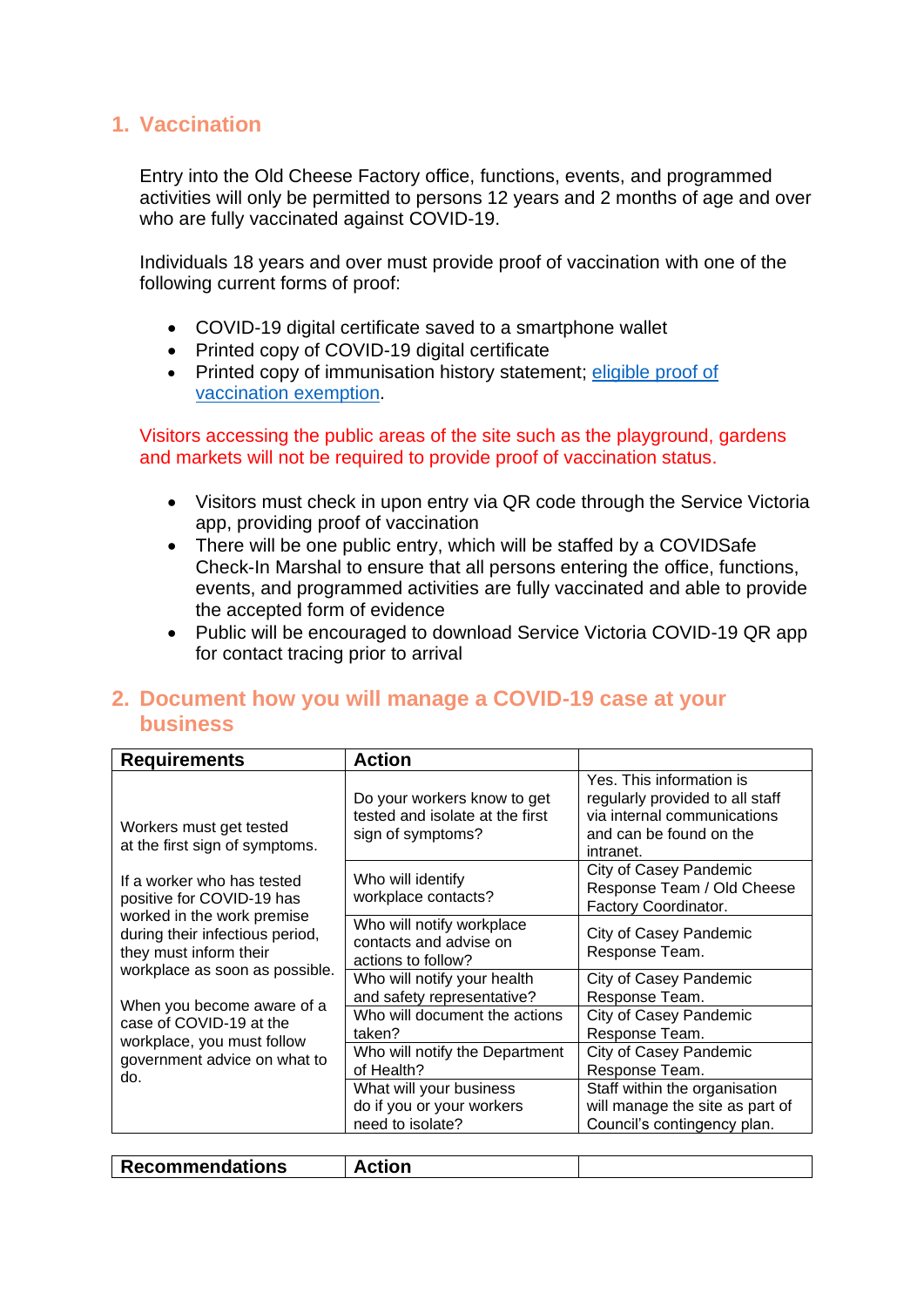| Where practical, consider<br>rostering workers into groups<br>(workplace bubbles).<br>Avoid an overlap of workers<br>during shift changes. | Have you rostered<br>your workers into groups?          | No, but the following measures<br>are in place.<br>Two workplace bubbles<br>have been established,<br>one for the office staff and<br>the second for grounds<br>staff.<br>Operational tasks split<br>٠<br>between the teams to<br>reduce contact and shared<br>spaces where practical.<br>Staff to limit visiting or<br>$\bullet$<br>working across multiple<br>sites where possible. |
|--------------------------------------------------------------------------------------------------------------------------------------------|---------------------------------------------------------|---------------------------------------------------------------------------------------------------------------------------------------------------------------------------------------------------------------------------------------------------------------------------------------------------------------------------------------------------------------------------------------|
|                                                                                                                                            | Is there an overlap of workers<br>during shift changes? | <b>NA</b>                                                                                                                                                                                                                                                                                                                                                                             |

## **3. Make sure workers are fully vaccinated if working outside their home**

| <b>Requirements</b>                                                                                                                                    | <b>Action</b>                                                                                                         |                                                                                              |
|--------------------------------------------------------------------------------------------------------------------------------------------------------|-----------------------------------------------------------------------------------------------------------------------|----------------------------------------------------------------------------------------------|
| To work on-site, many workers<br>need to provide evidence to<br>their employer that they are                                                           | Who will check the<br>vaccination status<br>of your workers?                                                          | City of Casey People and<br>Culture Team / Old Cheese<br><b>Factory Coordinator</b>          |
| fully vaccinated or have a valid<br>proof of medical exemption.<br>If there is a vaccine                                                               | How will you manage<br>the records of<br>vaccination status?                                                          | Vaccination records are<br>managed by People and<br>Culture via human resources<br>software. |
| requirement for your sector or<br>facility, sight and record the<br>vaccination certificate for all<br>workers who are working<br>outside their homes. | If your business operates<br>across multiple sites, how will<br>the records be managed -<br>centrally or by location? | <b>NA</b>                                                                                    |

## **4. Make sure customers check in and are vaccinated if required**

| <b>Requirements</b>                                                                                                                                                                                              | <b>Action</b>                                                                                          |            |
|------------------------------------------------------------------------------------------------------------------------------------------------------------------------------------------------------------------|--------------------------------------------------------------------------------------------------------|------------|
| Businesses must display<br>Victorian Government QR<br>Code posters at each public<br>entrance to the premises (both<br>indoor and outdoor) and at<br>points of sale (in a retail or<br>food and drink premises). | Who is responsible for<br>checking the location of QR<br>Code posters?                                 | All staff. |
| Make sure everyone checks in.<br>- If someone cannot check<br>themselves in, the Service<br>Victoria Kiosk check-in service<br>allows businesses to use their                                                    | Who is responsible for making<br>sure customers have checked<br>in (if required for your<br>business)? | All staff. |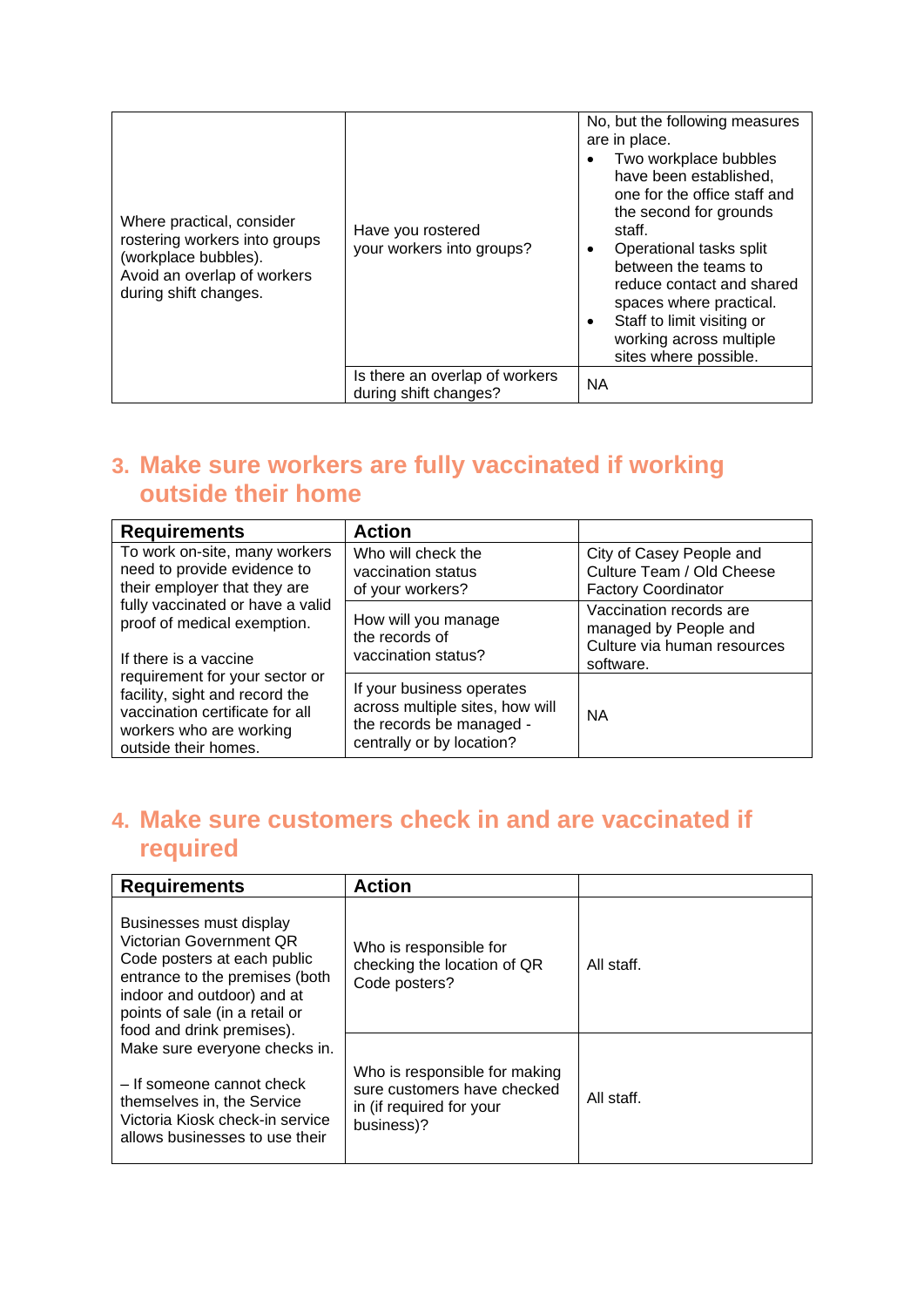## **5. Record keeping**

| <b>Requirements</b>                                                                                              | <b>Action</b>                                              |                                                              |
|------------------------------------------------------------------------------------------------------------------|------------------------------------------------------------|--------------------------------------------------------------|
| In addition to records on<br>worker vaccination information<br>and QR Code processes,<br>businesses are required | Describe how you will keep<br>records of this information. | Through the monthly rosters<br>and booking system.           |
| to maintain detailed records of<br>worker attendance, areas of<br>work and contact details.                      | Who will keep records up to<br>date?                       | Old Cheese Factory<br>Programming and Operations<br>Officer. |

## **6. Wear face masks to reduce the risk of COVID-19 transmission**

| <b>Requirements</b>                                                                       | <b>Action</b>                                                                                                    |                                                                                 |
|-------------------------------------------------------------------------------------------|------------------------------------------------------------------------------------------------------------------|---------------------------------------------------------------------------------|
| Ensure all workers follow the<br>current face mask<br>requirements.                       | Do workers know the face<br>mask requirements for your<br>business?                                              | Yes.                                                                            |
| In settings where face masks<br>are required, businesses and<br>venues must display face  | Who will make sure workers<br>understand how to wear face<br>masks correctly and when<br>they need to wear them? | Old Cheese Factory<br>Coordinator.                                              |
| mask posters at each public<br>entrance.                                                  | If required, who will provide<br>workers with face masks?                                                        | Old Cheese Factory provides<br>access to disposable face<br>masks at all times. |
| For information on sectors<br>requiring additional Personal<br>Protective Equipment (PPE) | Are face mask posters<br>required to be displayed in<br>your business setting?                                   | No.                                                                             |
| obligations.                                                                              | Where are face mask posters<br>displayed?                                                                        | NA.                                                                             |

| <b>Recommendations</b>        | <b>Action</b>              |      |
|-------------------------------|----------------------------|------|
| It is recommended you provide | Do your workers understand |      |
| training, instruction and     | the risk of airborne       | Yes. |
| guidance on how to correctly  | transmission?              |      |
| fit, use and dispose of       | Do you provide training,   |      |
| Personal Protective Equipment | instruction and guidance   | Yes. |
| (PPE) if it is required.      | on PPE use and disposal?   |      |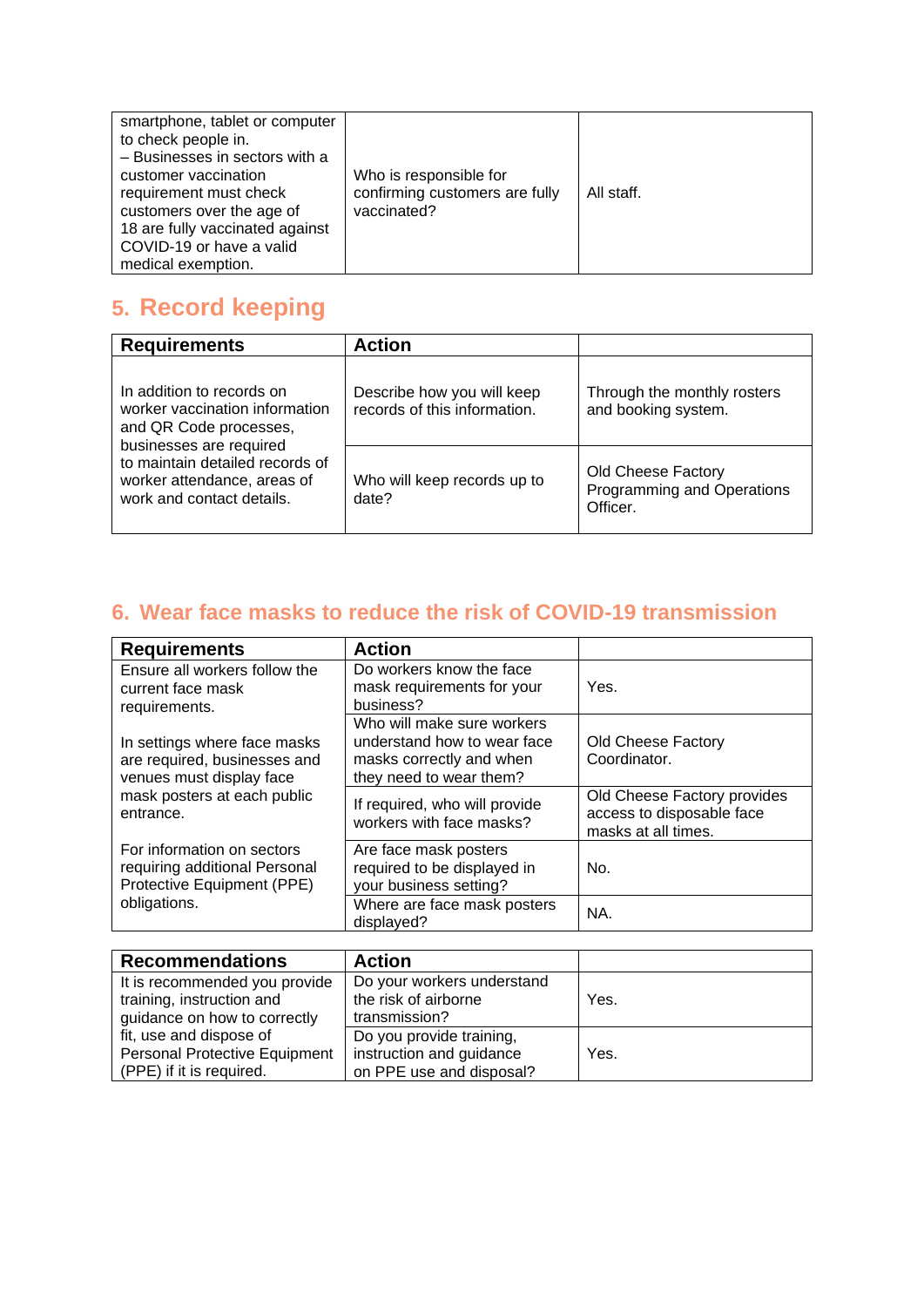## **7. Improve indoor air quality**

| <b>Requirements</b>                                                                                                                        | <b>Action</b>                                                                                                                |           |
|--------------------------------------------------------------------------------------------------------------------------------------------|------------------------------------------------------------------------------------------------------------------------------|-----------|
| Improving indoor air quality<br>can reduce the risk of COVID-                                                                              | Can doors and/or windows<br>be opened?                                                                                       | Yes.      |
| 19 transmission in the<br>workplace. This can be<br>improved by:<br>- opening windows                                                      | Can you turn on ceiling<br>fans or wall-mounted<br>air-conditioning units<br>to increase air flow?                           | Yes.      |
| - leaving doors open in<br>hallways and corridors<br>- adjust the settings on                                                              | Do you regularly service your<br>HVAC systems including<br>upgrading filters?                                                | <b>NA</b> |
| heating, ventilation, and air<br>conditioning (HVAC) systems<br>or air conditioning units to<br>increase the proportion<br>of outdoor air. | Can you use portable<br>filtration units to increase<br>the clean air and reduce<br>the concentration of viral<br>particles? | <b>NA</b> |

## **8. Practise good hygiene and physical distancing**

| <b>Requirements</b>                                                                                  | <b>Action</b>                                                                                           |                                                                                                                                                          |
|------------------------------------------------------------------------------------------------------|---------------------------------------------------------------------------------------------------------|----------------------------------------------------------------------------------------------------------------------------------------------------------|
| Businesses should be aware<br>of any rules that limit the<br>number of people on a work<br>premises. | Are there any limits on the<br>number of customers<br>or workers currently in force<br>for your sector? | No.                                                                                                                                                      |
| Soap and hand sanitiser<br>should be available for all<br>workers.<br>Encourage regular              | Are wash stations easily<br>accessible and adequately<br>stocked?                                       | Yes. Wash stations are<br>accessible during business<br>hours and maintained daily by<br>external contractors.                                           |
| handwashing.                                                                                         | Can everyone access sanitiser<br>when they arrive?                                                      | Yes. Sanitiser stations are<br>located at the entry of all<br>buildings. On event days,<br>these stations are relocated<br>throughout the event grounds. |

| <b>Recommendations</b>                                                                                                                                        | <b>Action</b>                                                                                                                                             |                                                                                                                                                                                                                                                                                                                                                                                                                                        |
|---------------------------------------------------------------------------------------------------------------------------------------------------------------|-----------------------------------------------------------------------------------------------------------------------------------------------------------|----------------------------------------------------------------------------------------------------------------------------------------------------------------------------------------------------------------------------------------------------------------------------------------------------------------------------------------------------------------------------------------------------------------------------------------|
| It is recommended that<br>workplaces practise physical<br>distancing of 1.5m and put<br>processes in place to avoid<br>crowding at entrances and<br>counters. | How will your business practise<br>physical distancing and reduce<br>crowding in small spaces (for<br>example, at entrances,<br>counters and changerooms? | Social distancing signage<br>$\bullet$<br>displayed in key locations.<br>Reinforce social distancing<br>$\bullet$<br>requirements in the<br>workplace through internal<br>communications and at<br>team meetings.<br>Staff access to indoor<br>spaces as per the<br>workplace bubbles for<br>office and grounds staff.<br>Staff to monitor numbers of<br>general public to adhere to<br>density quotient as detailed<br>in Appendix A. |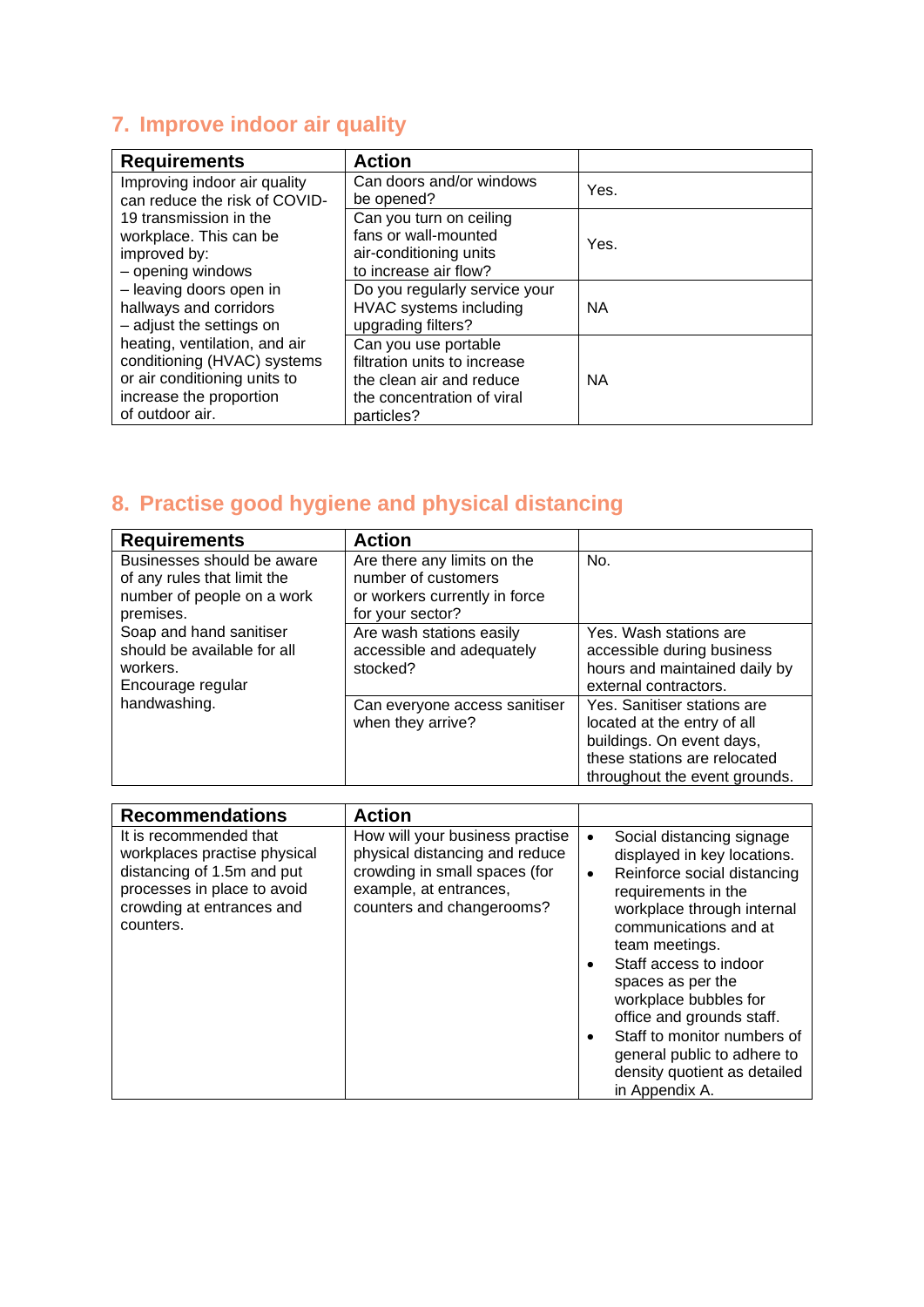## **Further Information**

#### **Ticketing**

When developing a ticket manifest the following will be considered and implemented where relevant:

- Use of digital ticketing is to be encouraged however for each event patron demographic to be considered and alternative ticket delivery methods to be made available.
- Ticket headers and logos will be used where possible to re-enforce key health messages.
- Communication of venue expectation on purchase pages relating to any relevant COVID-19 controls.
- Provide patrons with essential venue information including updated health and hygiene controls, vaccination requirements and conditions of venue entry at point of ticket purchase.
- Exchanges and Refunds: Update policies so unwell patrons do not attend.
- Updated ticketing terms and conditions for COVID-19 cancellations and refund policy
- Online and phone cashless transactions preferred methods.
- Cash handling hygiene process.

### **Café/Food and Beverage Service**

The following general principles will be considered as part of any event specific food or beverage operation.

- Queuing system to be large enough to enable patrons to maintain comfortable physical distance.
- Encourage patrons to use cashless payment options.

#### **COVIDSafe Marshall**

A COVIDSafe Marshall will be a member of the experienced Old Cheese Factory team and will be responsible for the following:

• Focus on ensuring listed COVID-19 controls are implemented prior to doors

open, including completion of a COVID-19 Pre-Event Checklist.

• Ensure placement of signage is completed and clear for patrons. Ensure COVID-19 during event controls are adhered to, for example patron hand sanitising upon arrival.

• Read and understand the hirers COVID-19 safety plan and implement their

controls relating to COVID-19 where additional to venue controls.

• Close liaison with cleaning staff to ensure high touch surface cleaning is occurring as required.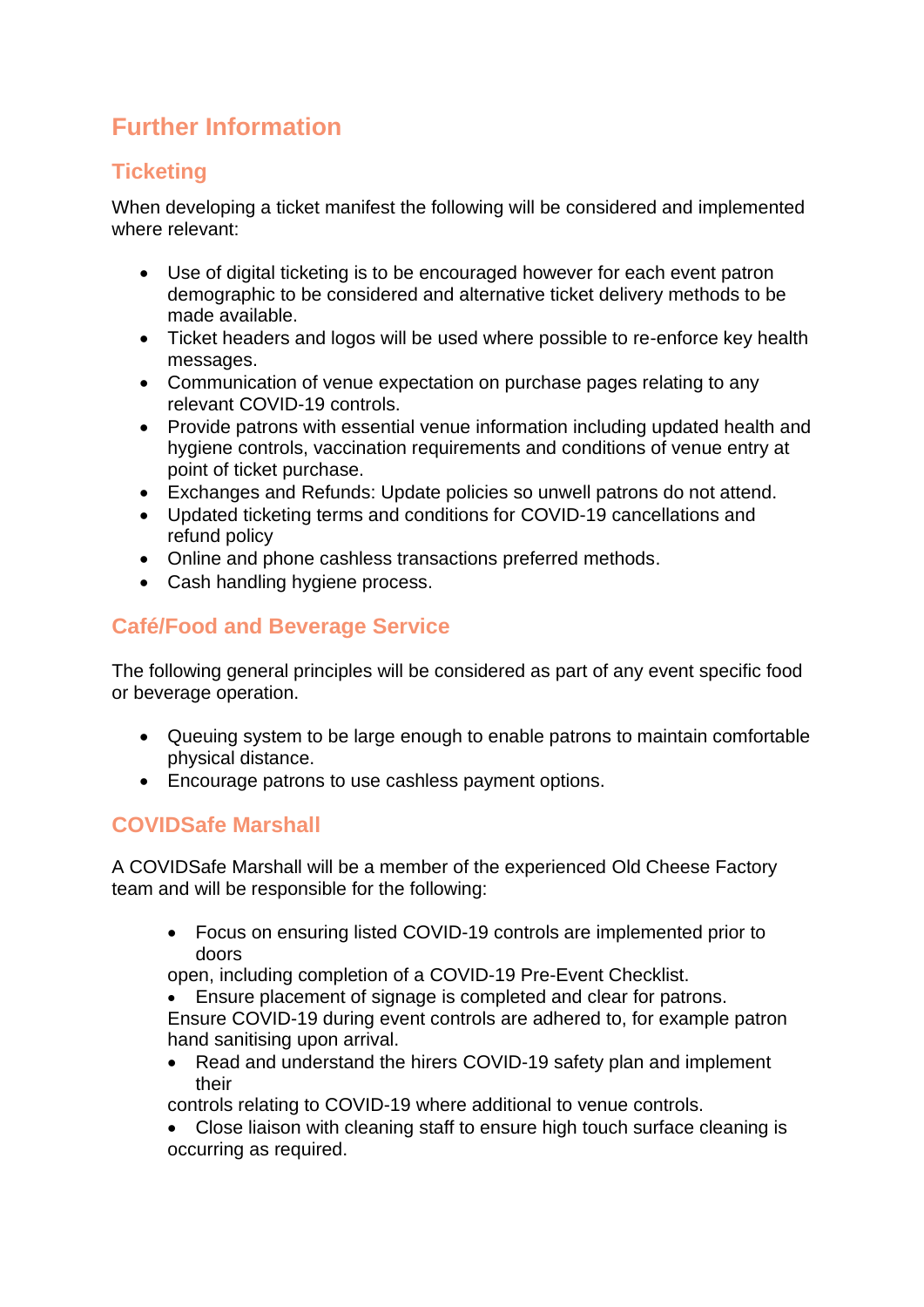- Implement any corrective actions during an event as required or escalate to
- the Team Manager any areas of concern which cannot be addressed.
- All nominated COVIDSafe Marshalls will have undertaken online Infection Control Training and have up to date Level 2 First Aid accreditation.

The need to deploy one of the COVIDSafe Marshalls will be determined based on the type and size of each event and responsibility outlined as part of this role may be allocated to existing venue staff as opposed to an additional person.

#### **COVIDSafe Check-In Marshall**

All admin staff function as COVIDSafe Check-In Marshall to ensure Old Cheese Factory is operating as per current government quidelines.

Individuals who hire agree to being the responsible party for the following:

- COVID-19 digital certificate saved to a smartphone wallet
- Printed copy of COVID-19 digital certificate
- Printed copy of immunisation history statement; eligible proof of [vaccination](https://aus01.safelinks.protection.outlook.com/?url=https%3A%2F%2Fwww.coronavirus.vic.gov.au%2Fget-your-covid-19-digital-certificate%23showing-proof-of-your-vaccination-exemption&data=04%7C01%7Cbjames%40casey.vic.gov.au%7Cf15559285547460b740c08d9ff5821c2%7C44a029424e5b420a8bc4f60b91281f2e%7C1%7C0%7C637821576267608191%7CUnknown%7CTWFpbGZsb3d8eyJWIjoiMC4wLjAwMDAiLCJQIjoiV2luMzIiLCJBTiI6Ik1haWwiLCJXVCI6Mn0%3D%7C3000&sdata=pUXbR64AImoOGHAfZ%2FNbIHco6r0dEik9wn475sC4ed4%3D&reserved=0) exemption.

#### **Emergency Response**

In the event a venue is to be evacuated due to an emergency situation the primary consideration will be patron and staff welfare and the preservation of life, as such any physical distancing measure and other COVID-19 controls will become secondary considerations.

#### **Plan Review**

The COVIDSafe Plan will be reviewed every three months, or when changes to DHHS guidelines are made. The Programming and Operations Officer is responsible for this review, which is to be submitted to the Pandemic Response Team for approval.

| <b>DATE</b> | <b>REVISION</b>  | <b>COMMENTS</b>            | <b>MODIFIED BY</b>      | <b>RESTRICTION</b><br><b>STAGE</b> |
|-------------|------------------|----------------------------|-------------------------|------------------------------------|
| 28/10/20    | <b>Version 1</b> | <b>Document</b><br>Created | <b>Bethany</b><br>James | <b>Third Step</b>                  |
| 12/12/20    | Version 2        | Edited                     | Bethany<br>James        | COVIDSafe<br>Summer                |
| 14/01/21    | Version 3        | <b>Edited</b>              | <b>Bethany</b><br>James | January 2021                       |
| 17/02/21    | Version 4        | Edited                     | Bethany<br>James        | February 2021                      |
| 24/02/21    | Version 5        | <b>Edited</b>              | <b>Bethany</b><br>James | <b>Tier 3 Events</b>               |

#### **Document History**